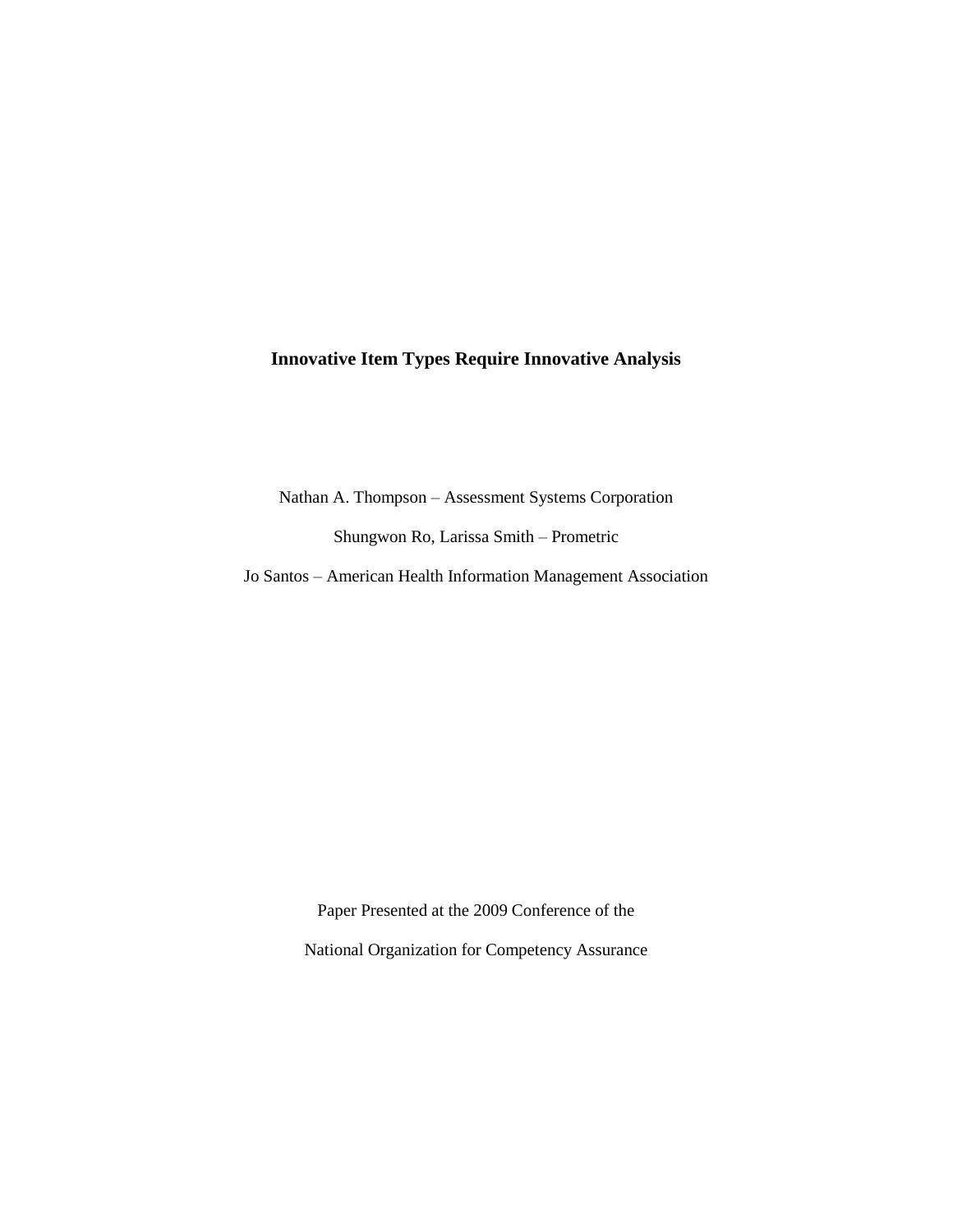### **Innovative Item Types Require Innovative Analysis**

As computer technology becomes increasingly sophisticated, innovative item types that capitalize on this sophistication are being used in assessments more and more often. The development of such items has received much attention, especially the development of new formats to assess complex constructs with greater fidelity than the ubiquitous multiple choice (MC) item. Examples are as varied as the professions that require assessments for credentialing: medical examinations, computer skills, patient counseling, etc.

However, one important issue that can be overlooked in discussions of "cool" item formats is that data will have to be analyzed psychometrically to ensure the reliability, validity, and defensibility of the assessment. Sound psychometric analysis is necessary to establish the quality of the credential and protect against litigation. Therefore, it is imperative that discussions of innovative item formats include plans for data analysis.

This step can require as much innovation as the development of new formats. Just as item development has historically been dominated by the dichotomously scored multiple-choice item, psychometric analysis has been similarly dominated by models derived to suit those items. Innovative item types, however, require creative forethought and novel methods of applying classical statistics or item response theory.

This presentation will discuss several types of innovative item formats and types of statistics than can be used to evaluate the items and the test. A specific example that will be discussed in depth is a medical coding test where candidates are required to read complex medical cases and determine all applicable medical codes for diagnoses and/or procedures. Candidate performance is evaluated using a complex scoring algorithm requiring an in-depth analysis of each response.

In conclusion, some guidelines will be proposed for the development of innovative item types for credentialing examinations. While the development of formats primarily reflects the intricacies of the profession – which it should, as that is the goal of innovative formats – it must also reflect other considerations like methods of psychometric analysis.

### *Psychometric Analysis with Conventional MC Items*

With classical test theory, multiple choice items are desired to have a positive discrimination (point-biserial or biserial correlation coefficient) for the correct option, with a larger value being better, and the incorrect options desired to have negative values. The proportion endorsing the correct option is often desired to be moderately high, such as 0.40 or higher, with fewer examinees endorsing the incorrect options. It is further desirable that – as a function of a good point-biserial – the proportion endorsing the incorrect option decreases for examinees with higher total scores, while the proportion selecting the correct option increases. This concept of item performance is depicted in Figure 1, where A is the correct response.

This basic idea of item performance – that examinees with higher total scores or a higher level of underlying ability in the case of item response theory should score better on the item – permeates much of the psychometric analysis of tests. Just as with MC items, the goal of analyzing innovative item data is to show that the items are contributing to quality measurement, which is operationalized in that manner. To this end, an alternative form of item assessment is to find the average score of examinees that endorsed each response; the average score for those selecting the correct response should be the highest in the high score group.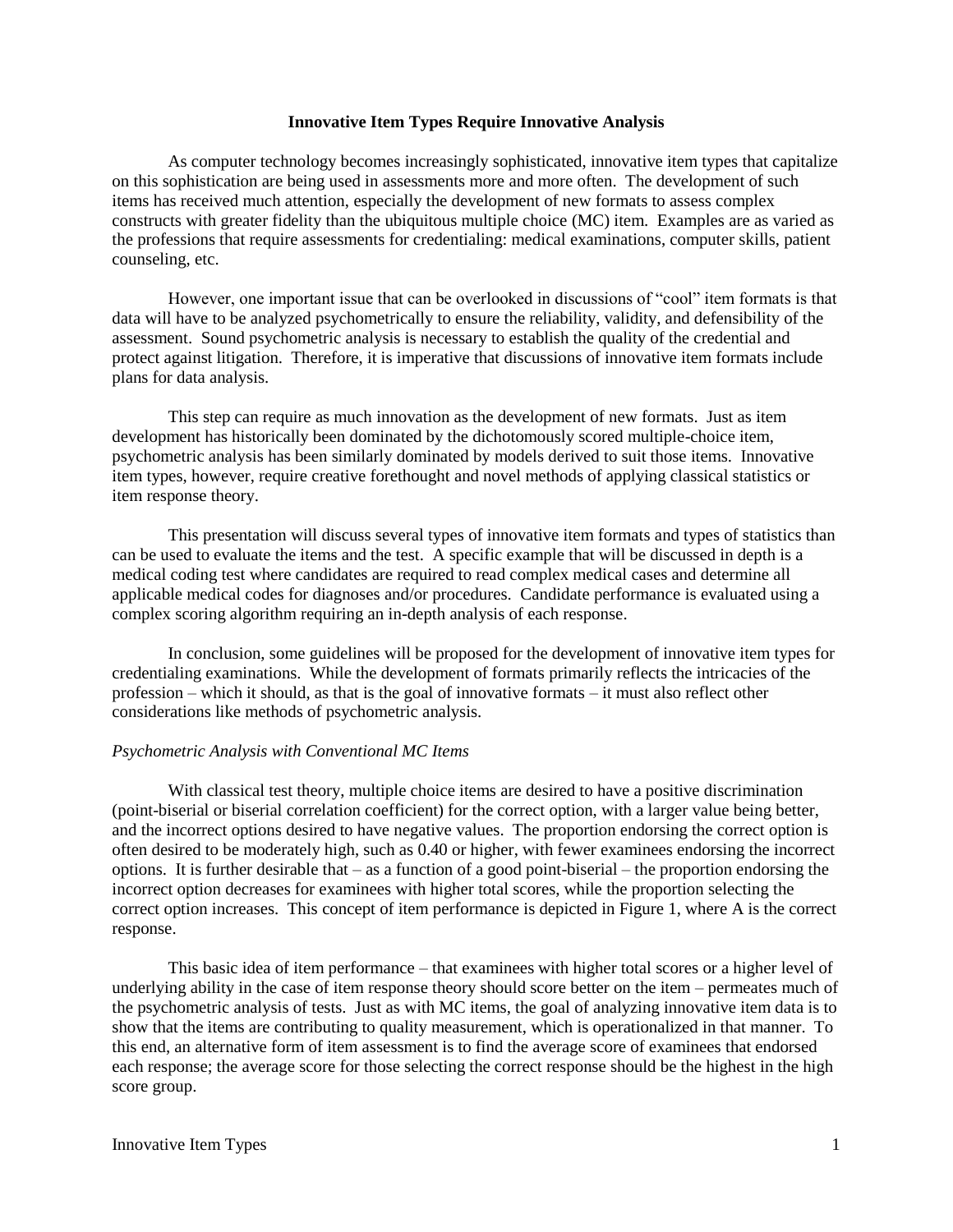

The blue line in Figure 1 forms the theoretical basis of item response theory (IRT), which seeks to find a mathematical model that approximates the probability of correctly responding as a function of ability. But rather than look at three broad categories as Figure 1 does, IRT fits a smooth, continuous line. While the mathematical complexity is much greater, it still attempts to depict the same concept we see in Figure 1 (i.e., the examinee with higher total scores should do better – high probability of answering the item correctly – on the item). An example of an IRT item response function is shown in Figure 2.



### *Examples of Alternative Item Formats*

Perhaps the first extension of the single-best-answer multiple choice item is the multiple-answer multiple choice item. This type of item is the same as a single-best-answer item except that it requires multiple responses. For example, in medical and allied health professions a case or scenario could be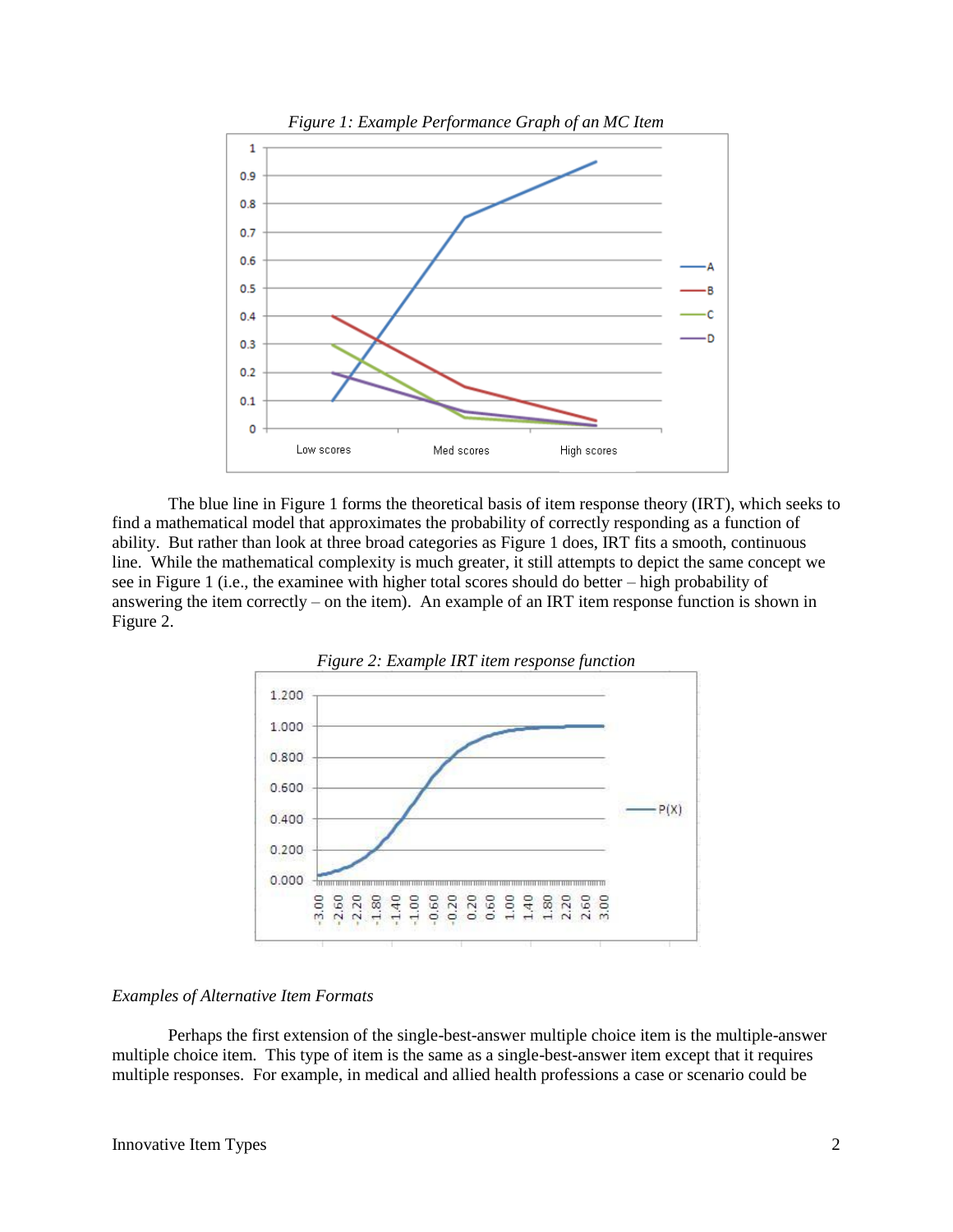presented, followed by a list of possible patient conditions. The examinee is required to select the two or three most likely or relevant conditions given the scenario.

As the format and development of such items are essentially the same as a multiple choice item, the psychometric analysis follows suit. Correct options are still desired to have positive point-biserials whereas incorrect options have negative point biserials, and that not too many examinees are drawn to the incorrect options. Figure 2 is an item performance graph for this type of item with A and B as the correct answers.





Another simple extension is the partial credit item. Examinees are asked to solve a problem, and awarded points by how far they proceed correctly, how cogent the solution is, and in the case of educational tests, whether they show all their work on paper. In some cases these might be scored objectively, but in many cases they are scored subjectively with scoring rubrics. Either way, examinees often receive one of a sequential number of possible points, such as 0, 1, 2, 3, and 4.

With such an item, we still hope to find that examinees of higher ability score better on the item. A simple method to examine this is to calculate the average total score for examinees in each category. We hope to see this average increase as a function of item score, so examinees with the highest possible points on the item obtaining the highest average total score. This in turn implies a positive polyserial correlation, which is the polytomous (multi-point) version of the biserial correlation. Again, we want to find the proportion in the correct (in this case, highest-point) category increasing as a function of total score. An example of this is presented below.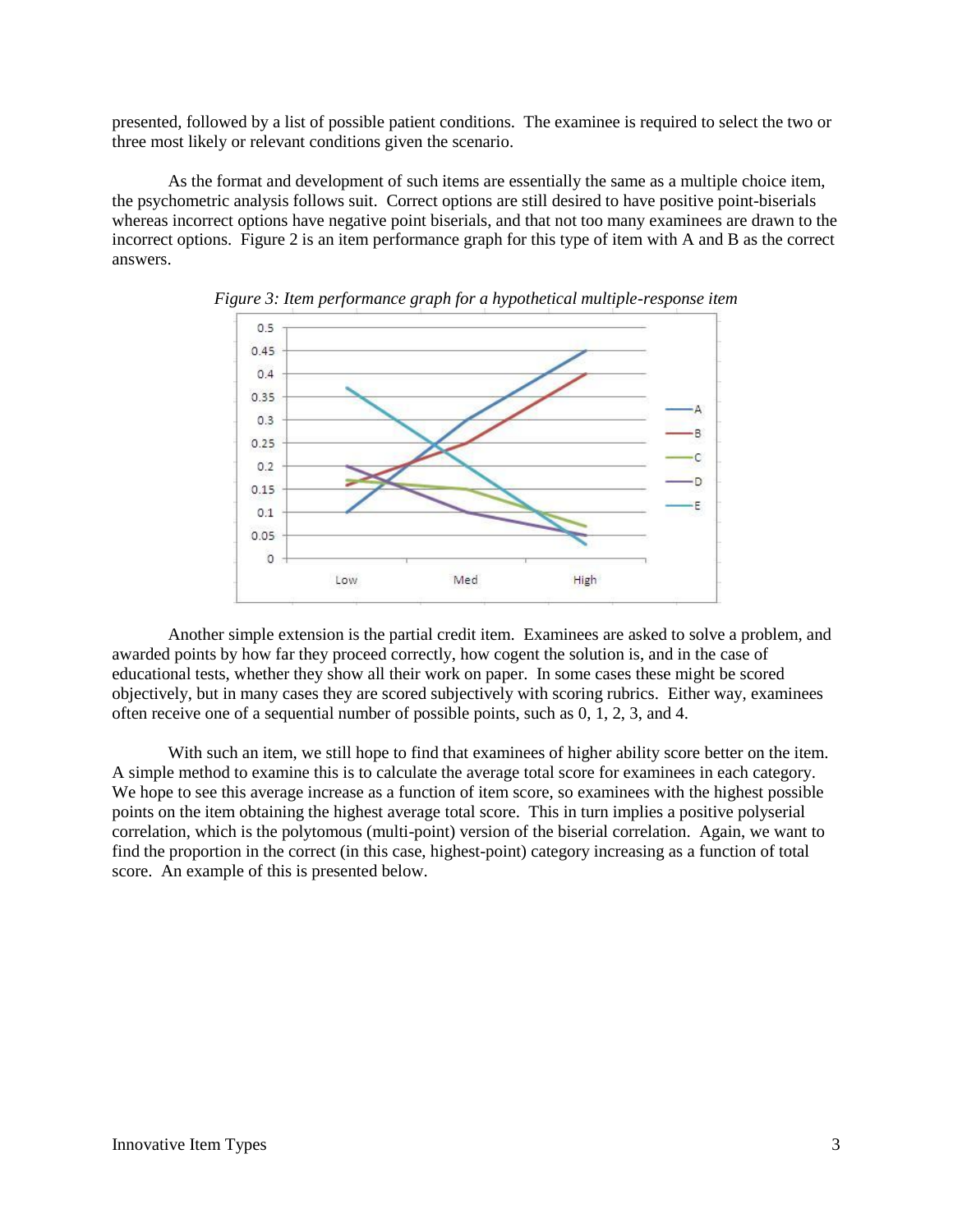

There also exists a branch of IRT devoted to the analysis of polytomous items, which includes rating scale type items as well as partial credit type items. Like the dichotomous (correct/incorrect) function shown in Figure 2 is an extension of Figure 1, the polytomous IRT graph in Figure 5 is a continuous extension of Figure 4.





Many innovative item types can be categorized as a partial credit item, because no matter their format, many are score by awarding a sequential number of points. This assumes that we can take a complex item and reduce it to a simple number of steps, which can be seen either as an advantage or a disadvantage.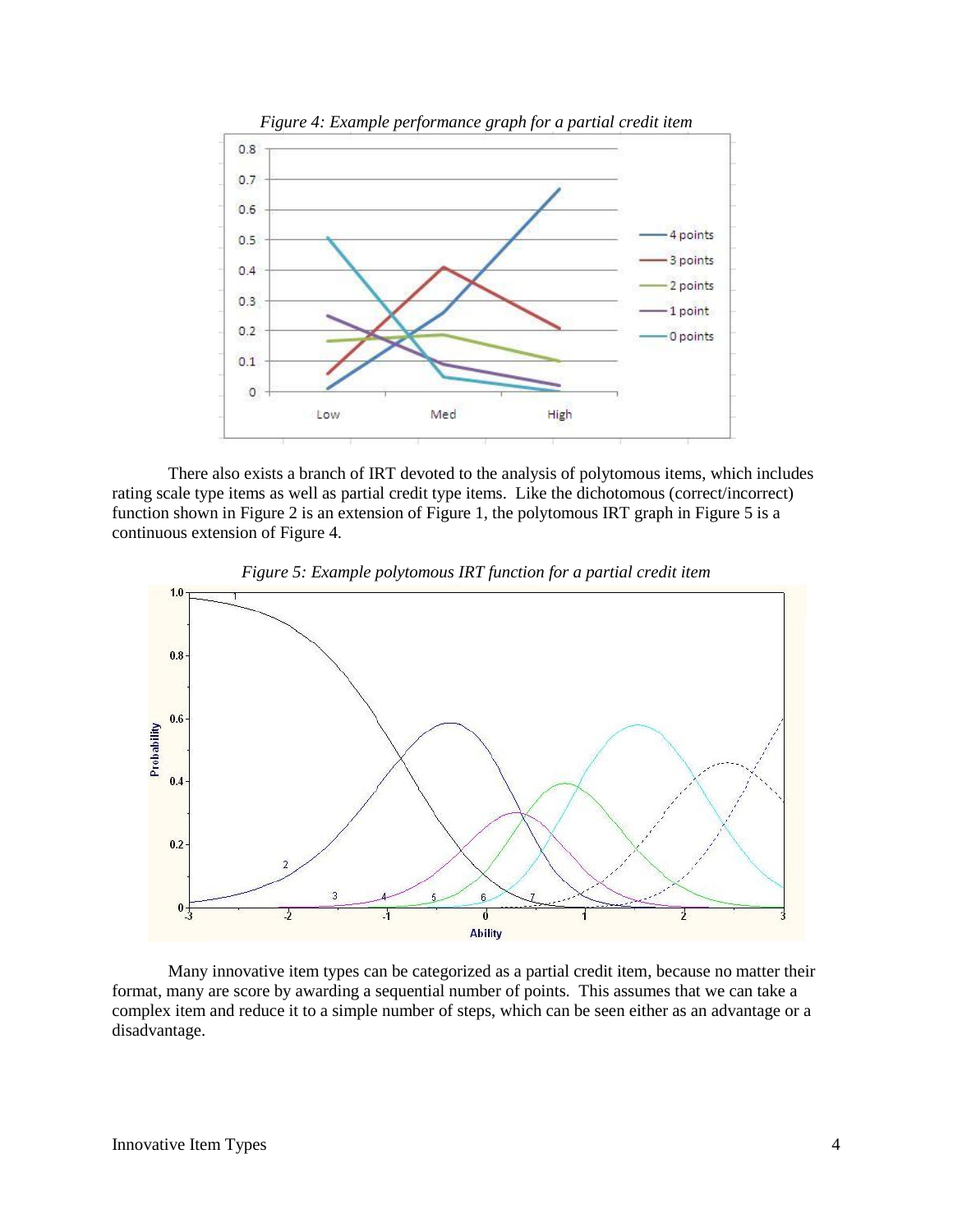### *Complex Items*

Some innovative test items assume that the construct they are measuring is too complex to face a possibly oversimplified reduction to a small number of discrete points. For such items, idiosyncratic point schemes are typically devised. These systems can specifically take into account the order of steps needed to complete an item. Or they look only at whether the steps were completed successfully. They can also be designed as increasing or decreasing systems, so that a score can start at zero and points are added for correct steps, or alternatively that a score starts at a large number like 100 and points are subtracted for error. In either case, the additions or subtractions are commensurate with the importance of the relevant step.

This leads to scores that are able to make a much finer distinctions among examinees. Take for example a four-step complex item that instead of simply being scored 0-1-2-3-4 is scored with the following weight point system:

Step 1: 5 points Step 2: 8 points Step 3: 10 points Step 4: 15 points

The possible scores from this system are 0, 5, 13, 23, 38 if only considered in succession like the 0-1-2-3- 4 approach. But with the weighted system other scores are available, like 8, 10, 15, 18, 20, 23, 25, 28, 30, and 33.

This large number of possible item responses makes it difficult to evaluate the item. The simplest statistics to examine would be the number or proportion of examinees obtaining each score. A graph such as Figure 4 could be constructed, but it would be difficult to read because there are now  $2^4 = 16$  possible scores, and therefore 16 lines superimposed on one another. An alternative to this would be to plot the average total test score for the examinees achieving each of the possible item scores, which should be an increasing curve. However, this faces the disadvantage that with so many possible item scores, there are likely to be a few item scores that have few or no examinees and therefore not enough data to provide accurate information for evaluation.

Another option would be to treat each step as an individual dichotomous item for the purposes of analysis, ignoring the dependency among the steps. A score of 0 or 1 for each step could be correlated to both the item total score and the test total score. Like a true dichotomous item, a negative point-biserial would indicate a possible issue with the step because high-scoring examinees are doing worse on the step than low-scoring examinees. Likewise, the proportion of examinees successfully completing each individual step should be examined

The fact that there are already 16 possible scores for this item even though it is only composed of four discrete steps presents somewhat of an obstacle for analysis simply due to the sheer number of possible things to examine. Items that are extremely complex or open ended can lead to even more possible item scores, and a very wide range of possible test scores even on a test with only a few items. The following section provides an actual example of a test with a complex scoring system in this model, and some of the statistics that are examined during the test development cycle.

# *An Example of a Complex Item: Medical Coding*

The American Health Information Managers Association (AHIMA) has a number of examinations intended to certify medical coders in various contexts. Medical records coders assign codes

#### Innovative Item Types 5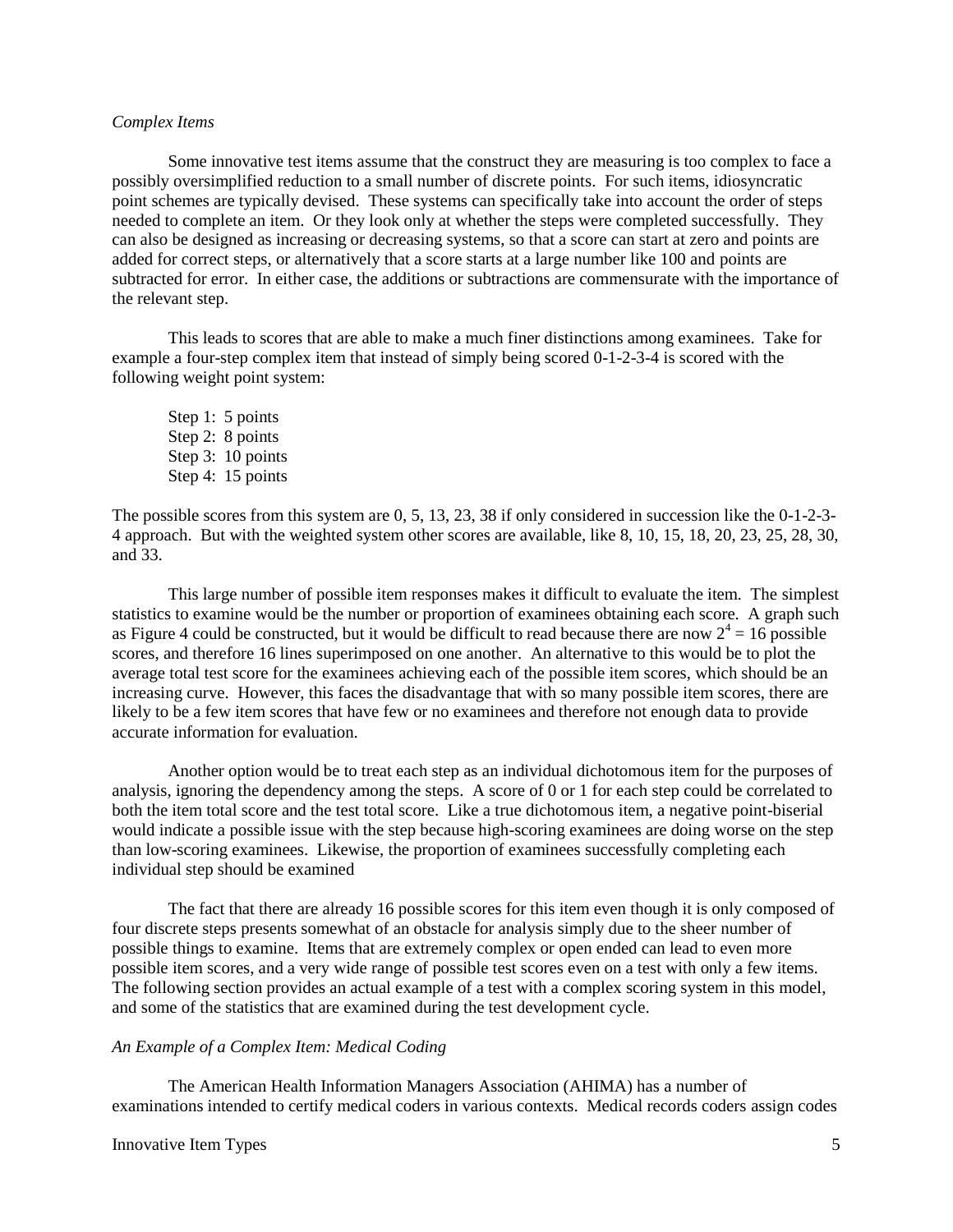to the diagnoses and procedures listed in patient medical records. These codes are then used to determine, among other things, the amount paid to the health care provider by the insurance company. Incorrect codes can lead to errors in reimbursement or even result in patients being denied reimbursement for care; therefore, it is critical that medical coders not only provide correct codes but refrain from recording inaccurate diagnoses or billing for procedures that were not actually performed.

AHIMA has two certification exams with novel item types: the Certified Coding Specialist (CCS) exam and the Certified Coding Specialist – Physician Based (CCS-P) exam. Both exams present innovative test items associated with case study scenarios and require candidates to code those case study items as if they were medical records presented on the job. Responses are open-ended and require candidates to enter codes into boxes on the screen. To maximize the validity of the exam as it relates to the job, candidates are penalized both for providing incorrect codes and for failing to provide correct codes.

The scoring structure of the CCS and CCS-P exams reflects the contents of the task. Candidates are awarded three points for each correct diagnostic and procedure code. For each incorrect code supplied, and for each keyed code not presented in the item response, candidates are penalized three points. In the CCS, which assesses a task in which a primary diagnosis must be supplied, candidates are awarded six bonus points for giving the correct primary diagnosis but are not penalized for failing to provide it. One consequence of this scoring structure is that the range of points possible per item is variable and depends not only on the number of keyed responses but on the amount of physical space in the response area: candidates can only give as many correct answers as are listed on the key, but they can give as many incorrect answers as they have room to give, at a three-point penalty for each incorrect answer.

Take as an example a hypothetical item that has four correct diagnostic codes and two correct procedure codes, administered in a physical space such that there are ten answer spaces for the diagnostic codes and five for the procedure codes, with no bonus given for the correct primary diagnosis. A candidate who gives all correct responses and no wrong responses would receive  $(4+2)*3=18$  points. A candidate who gave none of the keyed responses and as many incorrect responses as the space will allow would receive  $(4+2)^*-3 = -18$  points for failing to put the correct responses, plus  $(10+5)^*-3 = -45$  points for putting incorrect responses in all the available answer slots, for a total item score of -45-18= -63 points. The item in question therefore has a possible points range of -63 to 18, in increments of three.

A different item with five correct diagnostic codes and three correct procedure codes would have a possible lower bound of  $[(5+3)*-3] + [(10+5)*-3] = -69$  points and a possible upper bound of  $(5+3)*3 =$ 24 points. Because items are scored in increments of three, the first item has 28 possible score points and the second item has 32. The sample size for these exams is fairly large over the administration window, but the data set rarely contains all possible score points, in large-enough quantity, for every item.

The proportion of correct and incorrect codes can be calculated by code, as the code-to-total correlations (point biserials) for each code can be evaluated. It is not impossible to analyze this type of item using polytomous IRT models, dealing with very large number of codes is challenging.

### *An Example of a Complex Item: Situational Judgment Items*

A certification exam for a financial institute consists of a section of 80 multiple choice items and a section of situational judgment items. The situational judgment section contains four scenarios, and each scenario includes three questions in select-all-that apply format, with ten options and between three to six correct responses. The situational judgment scenarios are scored according to the number of correct and incorrect options selected, and therefore partial credit is recognized.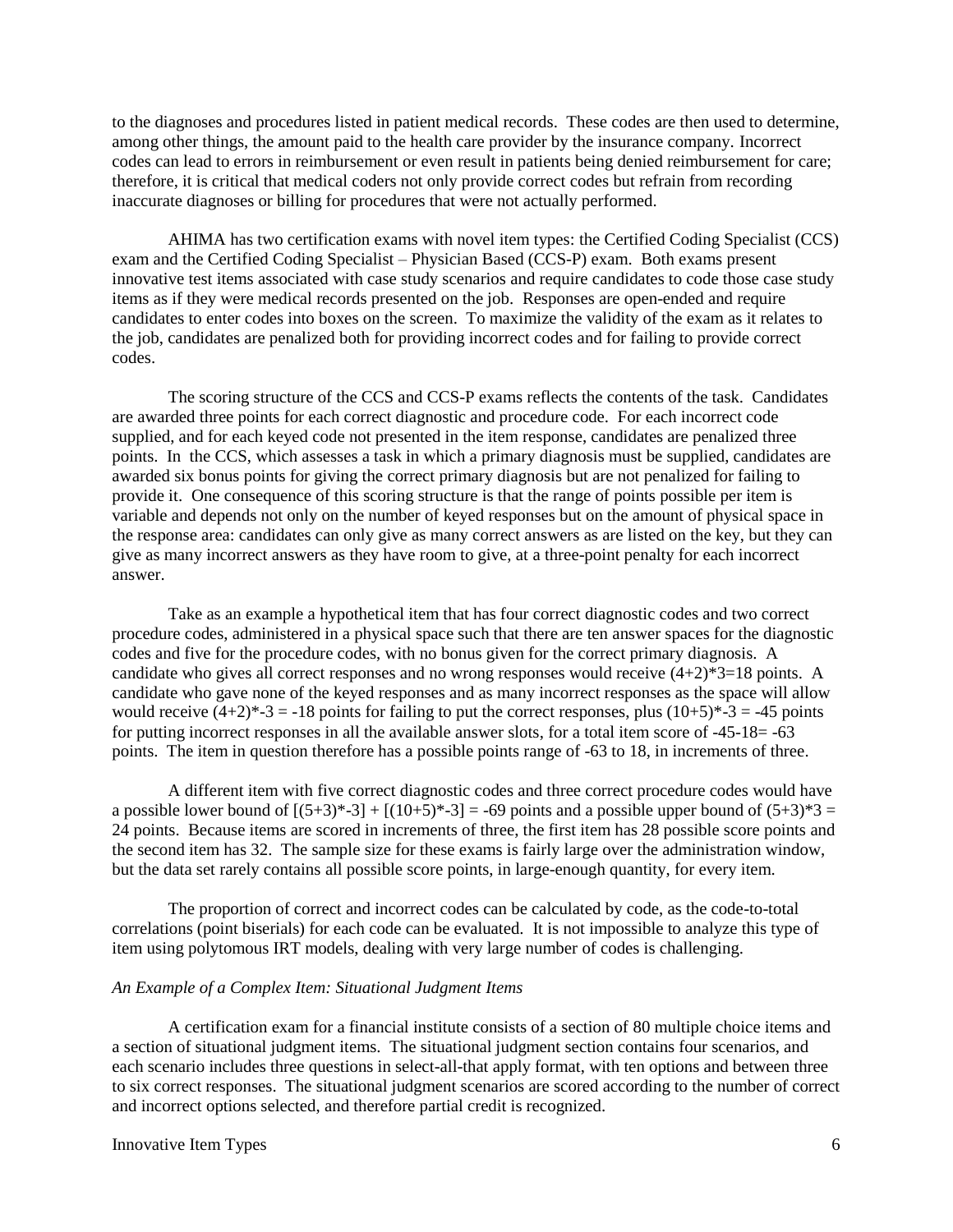For each situational judgment scenarios, ten points are assigned. So with three questions in a scenario, the final score for each response pattern to each question is weighted to 1/3 of the maximum points of 10. As an example, consider a question that has six options that should be answered as ABCDEF and four options left blank (GHIJ). Each correct option is worth of 10 points if the option is selected or 0 point if not selected. Each incorrect option is worth of 1 point if the option is selected or 0 point if not selected. Thus, a candidate who selects 6 correct options and 4 blanks would get 60 points, a candidate who selects 5 correct and 1 incorrect options would get 51 points, a candidate who gives 4 correct and 2 incorrect options would get 42 points, etc. Each candidate's score is then scaled to 10 for a raw score of 60, 8 points for a raw score of 51, 6 points for a raw score of 42, etc. These scale scores for each question are then multiplied by 1/3 to give a maximum of 10 points assigned to each situational judgment scenario. The maximum total score of four situational judgment scenarios will be 40. The total exam score (120) is the sum of multiple choice item scores (80) and the situational judgment scenario scores (40).

#### *Developing Innovative Items Reflecting Innovative Analysis*

There have been efforts in the field to go beyond MC item types for credentialing exams. One example is to use the scenario based items to increase the fidelity of the stimulus and increase the number of options to discourage guessing (Clauser and Case, 2006). The use of scenario based or case study items should be considered in the context of appropriate psychometric analyses and scoring. Another example is to use simulations delivered on computers and internet. Technology allows us to reduce the length of the simulation for collecting more cases or more content. Careful selection of scoring method would support this type of innovative items in the computer delivery mode.

Oral examinations have been prevalent in the medical exam settings. It usually requires good sampling of situations and raters necessary for scoring the objects/simulations/scenarios in order to achieve a reasonable level of reliability. With computer delivery of stimulus, a simple or complex scoring model can be utilized to analyze the items and candidates' performance. But scores may remain questionable if sampling of the content and the raters are poor in quality, although more in depth analysis to tab into examinees' thought process is feasible.

Short answer, extended answer and essay exams are often considered appropriate ways of measuring skills and abilities in the credentialing examinations. Research studies often raise concerns on these formats unless the scores on these types of items are combined with scores obtained from other assessments for making high stake decisions. Using MC items in addition to these types usually enhances the reliability and possibility of equitable scores across administrations.

Automated scoring on discrete tasks has been gaining popularity. Depending on the complexity or types of innovation, tasks can be dichotomously scored or polytomously scored with partial credit. Scoring rules to define correct solutions to tasks can be drawn from the experts as seen in the example above. The rules-based approach can be used for automated scoring on more complex item types that require human raters. Research studies show automated scoring algorithms generate fewer errors than human raters in some cases. For economical reasons, some types of innovative items require automated scoring over human scoring. Design and development of those item types should be considering supportive of innovative scoring method like automated scoring methods with rules identified by experts.

There are distinguished benefits of developing and incorporating innovative items into a testing program. That includes, expanded measurement of the construct (skills range) by using visuals and audio and computer technologies as examples, presentation of complex construct, reducing construct-irrelevant variance (for example reducing reading by presenting graphics and animations), reduced guessing, assessing in-depth level of skills using technology based simulation, etc.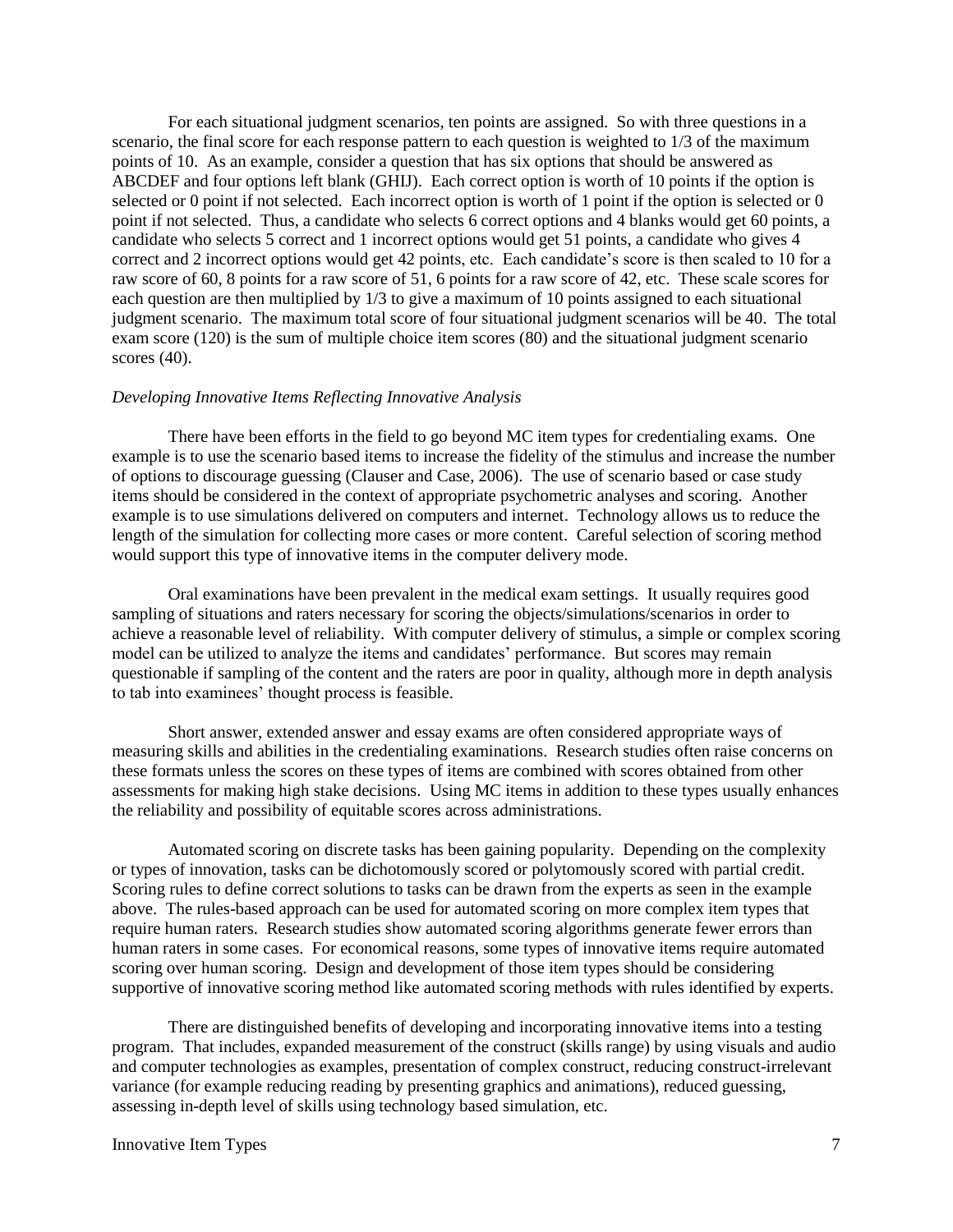However, the process of developing and introducing innovative items should be thoughtful and purposeful. Poor user interfaces and unclear response action requirements can cause poor content validity by construct-irrelevant variances. It is also important to note that much less psychometric information is available for the new item types being developed. Parshall and Harmes (2009) proposed four activities that are useful for the design and development of innovative item types. They are template design, item writing guideline for each new type of items, item writer training and usability check. Like many researchers, they provided practical guidelines for the development of innovative item types, but the aspects of psychometric analysis and scoring were not very much emphasized.

For effective incorporation of innovative item types into testing program, the development process of those items must consider appropriate psychometric analysis. The followings are suggested steps for consideration in this purpose (Parshall, et al, 2000).

- 1. Clear definitions of a target construct Specify the purpose of the assessment and define the construct that is expandable with advanced technology and innovative item types and analysis.
- 2. Skills and tasks defined specification on individual tasks for introducing innovative item types.
- 3. Item formats designed specify innovative item format other than traditional MC (single or multiple response, ordered response and matching items) including short and extended answer, essay, and simulation targeted features/responses.
- 4. Response action defined consider and specify the exact level of constraints in requirement of examinees action to respond to items (reaction).
- 5. Inclusion of media other than text consider using media such as graphics, audio, video and animation to improve task congruence and validity of the constructed exam and reducing content-irrelevant variance by limiting reading requirement of texts.
- 6. Determination of interaction level between stimulus (for example, computer simulation) and the examinee – appropriate levels of interaction needs to be considered for feasible scoring and analysis.
- 7. Select appropriate scoring algorithm and model consider simple automated scoring by matching keyed responses to complex automated scoring with rules defined and weights determined by the experts.

Advanced technologies make more complex item types feasible. Innovative item types can be often challenge for psychometric analyses unless good features of such items can be artificially simplified at times. Without considerations on appropriate psychometric methods to use, innovative item types may not well be serve the purpose of assessment with necessary evidences of validity and reliability.